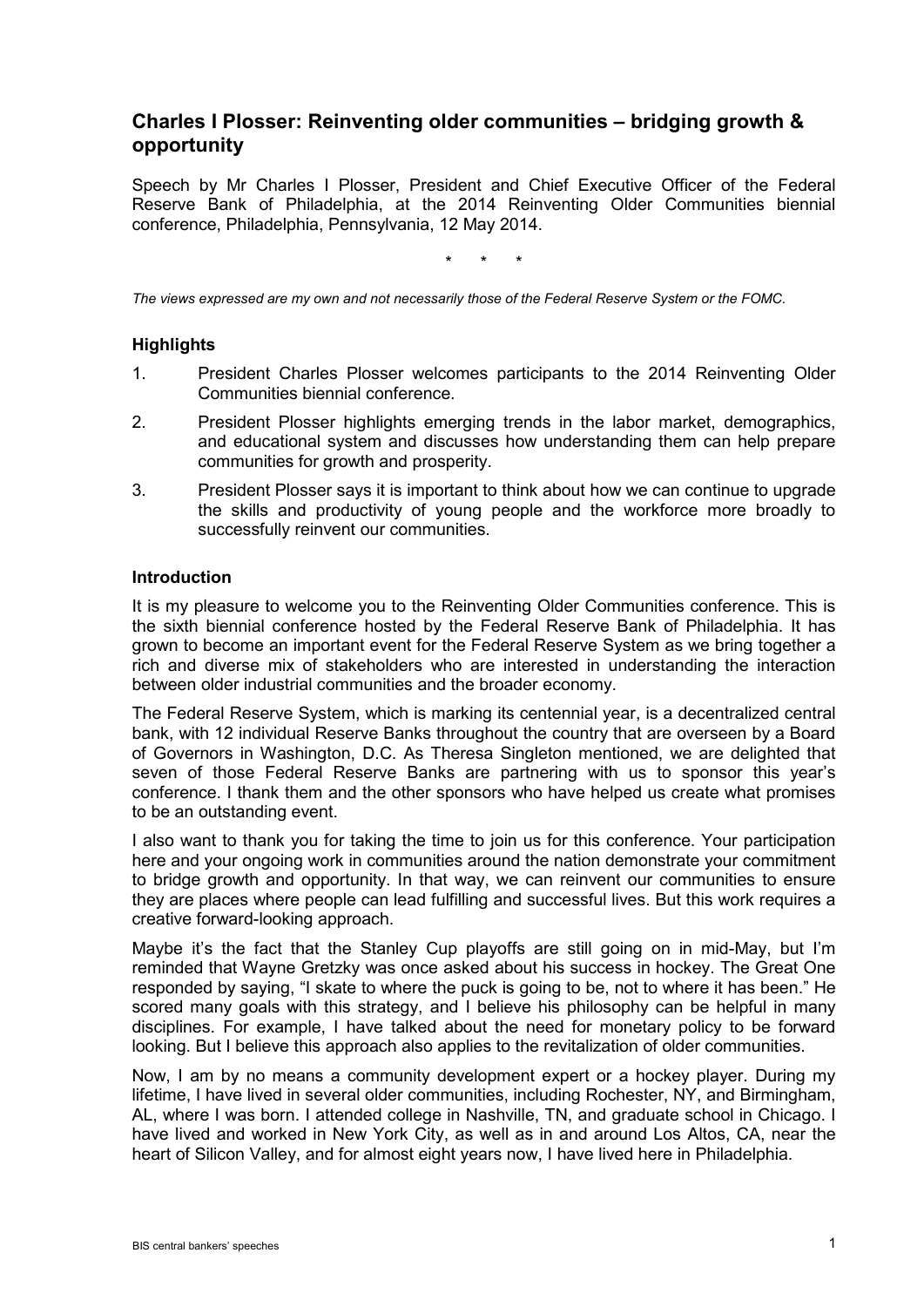It occurs to me that often older communities seek to turn back the clock to restore their past glories. A variation is to chase the puck. But in so doing, they find themselves perpetually in the past, never quite catching up and usually falling further behind. These are unlikely to be successful strategies. It is appropriate to learn from the past. But trying to restore the past is not a strategy for success. As most of you are aware, rebuilding and revitalizing our older cities is not about the past but our ability to seize the future.

The Philadelphia of tomorrow will not the Philadelphia of the past, nor should it be. There are many opportunities for productive transitions and improvements. Indeed, we should seek to exploit the latest innovations to make Philadelphia, like many of our postindustrial cities represented here today, wonderful places to live, work, and play. We have to acknowledge that our world has changed, and it continues to change at a very rapid pace. Embracing that change in order to reinvent the future of our cities is hard work, but it can pay off handsomely.

The extent to which we are able to see where emerging trends are headed – where the puck will be, if you will – gives us the chance to take advantage of the opportunities they present. That will allow our communities to be more successful and more effective.

I want to spend the remainder of my brief time discussing a few emerging issues for you to consider over the next few days, as you participate in the conference workshops and plenary sessions.

# **Emerging trends**

My comments will focus on the labor market and the importance it plays in shaping the future of our nation, but more relevant for this group, how it is shaping the future of our cities. The financial crisis and Great Recession led to severe dislocations in many sectors of our economy, including the housing sector, financial markets, and the labor market. Monetary and fiscal authorities responded in myriad ways to help the economy and our nation recover. But we should resist the temptation to implement programs with the goal of recreating the past.

The unemployment rate has slowly recovered and is now 6.3 percent from its peak of 10 percent in October 2009. Some are skeptical, though, because the decline in the unemployment rate reflects not only increases in employment but declines in labor force participation. Many interpret such declines in the participation rate as representing discouraged workers who have stopped looking for work. Yet, labor force participation rates can also decline for demographic reasons. Indeed, we have seen steadily declining participation rates since 2000, and we can account for about three-quarters of this decline in participation since the start of the recession in December 2007 because of increased retirements and movements into disability.

Demographic trends, driven largely by an aging baby boomer generation, are altering the age distribution of our population. More specifically, we are getting older, and the size of the working age population is shrinking relative to those over 65. It is widely recognized that this fundamental shift will require major changes in the structure of Social Security and Medicare programs.

Yet even as we solve such fiscal challenges associated with an aging population, we have to face up to the changing skills that employers are seeking. We are seeing a mismatch of skills in the workforce and the jobs that are being created. Many employers I have spoken to around the country talk about the fact that while they are hiring new workers, they are hiring a new type of worker: a worker who is more technologically sophisticated and productive. Going forward our educational system needs to be upgraded to prepare young people for this changing labor market. We are simply not keeping pace.

More specifically, business leaders I have met talk repeatedly about having trouble finding qualified candidates in the areas of science, technology, engineering, and math, or so-called